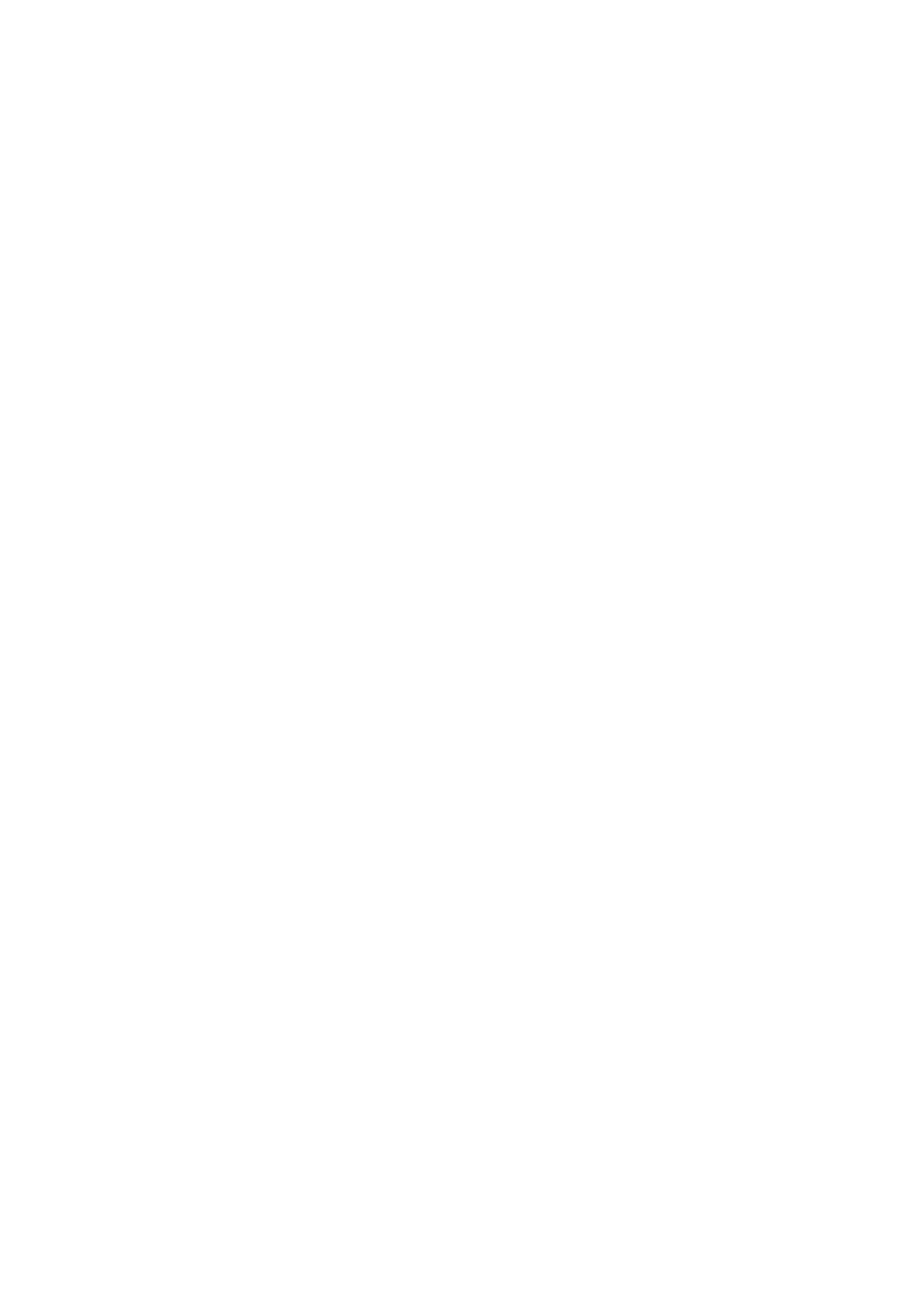*Notes de lecture*

Iulia GRAD, *La philosophie du dialogue et la crise de la communication dans la pensée de Martin Buber* (*Filosofia dialogului şi criza comunicării în gândirea lui Martin Buber)*, Cluj-Napoca, Eikon Publishing, 2013, 280 p.

Iulia Grad proposes a return to Martin Buber's philosophy of dialogue seen as an answer to the contemporary crises of communication. For this purpose, she displays a thorough analysis of Martin Buber's reflections from the perspective of establishing the philosophy of dialogue, of the further developments in dialogical thought in connection with other applied ethics – ecological ethics, ethics of care, virtual reality ethics or the restoration of communicational ethics in the context of a crisis of values, of identity or of communication.

The understanding of such complex issues as those rose by the reflection upon delicate matter as those concerning the crises of dialogue and communication, can only be achieved somewhere on the very slippery borders between applied ethics, religion, and philosophy. And in order to reach a relevant conclusion, Martin Buber's work had to be brought into discussion. He talks about a way of thinking where the dialogic nature of human life exists beyond the limitations of a theological discourse and regards philosophical research from different perspectives; it also holds deeper meanings from the perspective of an ethical reconstruction

built upon the philosophy of dialogue, ethical communication and the crisis of communication.

In order to gather relevant data on this subject, Iulia Grad investigates the essential philosophical dimensions of ethical monotheism from the perspective of its importance as substratum of Western Civilisation, as an archetypal structure of interpersonal relations, as an example of ethical mediation between religion, communication and technology, but most importantly as a necessity for a foundation of a conceptual reconstruction which allows the attainment of an ethic based on dialogue and of a relational ethics based on communication.

Fascinated by the perspective offered by the "ontology of *between*", Iulia Grad explores the different stages of Buber's thought, insisting on the one hand on the philosophical importance of mysticism, of Hasidism, more precisely of the ideas and philosophical traits of Hasidic thought, and on the other hand on the importance that the process of mixing elements from Kant's, Nietzsche's and Simmel's thought has in the shaping of Buber's thought. In her desire to create a new ethic based on this framework, a social ethic, we see reflected the entire endeavour proposed in the accomplishment of a common ground for dialogue and encounter, of cohabitation with alterity in such a hostile world. Iulia Grad's influences, coming from Moshe Idel's interpretations or the reading of Emmanuel Levinas' works, are extremely important in her endeavour.

We are pleasantly surprised by her ability to bring into discussion a series of key concepts, of ethical dilemmas, of theological and philosophical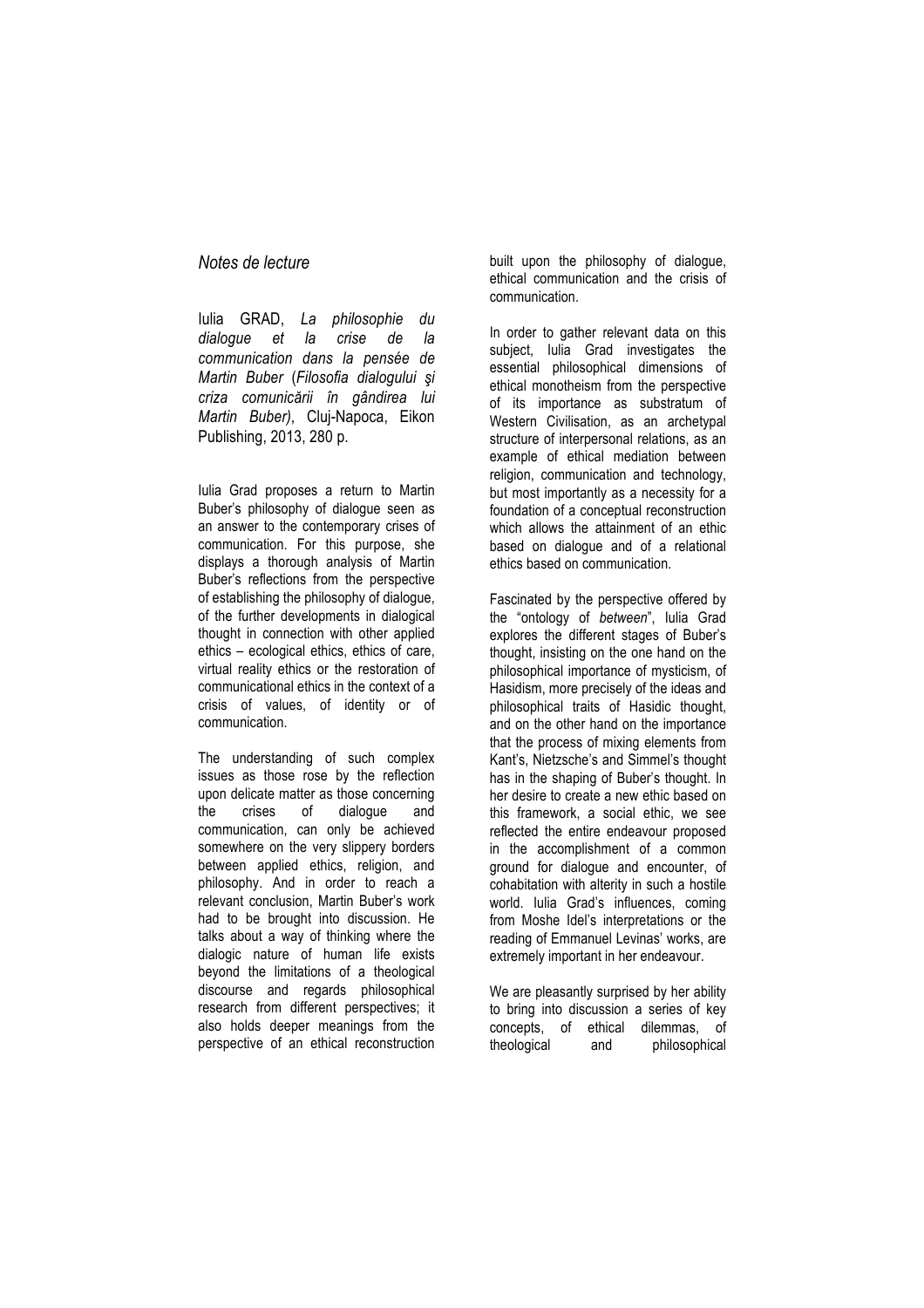## 262 Notes de lecture et parutions eISSN 1775-352X © ESSACHESS

thematizations that generate the argumentation of the entire book. Taking an adequate view of understanding ethical monotheism and Martin Buber's perspective upon the subject, Iulia Grad highlights and lends significance to his thought's programmatic circularity. It is about his way of using the reconstruction of ethics to outline a philosophical anthropology, and he resorts to this philosophical anthropology in order to establish ethics, dialogue and humanness. But even more so, Iulia Grad, having a true vocation for the interdisciplinary research, highlights the way in which the philosophy of religion and the philosophical anthropology reach a potential focal point in the ethics of Martin Buber.

Given that much of Martin Buber's teachings and research were related to sociology and social philosophy, Iulia Grad shows a great deal of respect to Buber's reflections on abstract concepts and their voidance of dialogic reality. In this respect, an important part of Iulia Grad's work focuses on Buber's perspective on alienation and community regarding the relation between the individual and the person, finally leading to the idea of a person from the ethical monotheism, as a central explanatory fundament of human authenticity and as a potential philosophy of dialogue. Moreover, Iulia Grad convinces us that this type of conceptual rethink is of particular importance for how communication and community are reconfigured in the present context of the development of communication in cyberspace. Thus, among other things, the ways Buber describes communities as individual networks, decentralized, opposed to the centralized structure, and

the state's specific power relations, shows us significant perspectives of understanding the new types of communities hosted by the Internet world. Due to the connections that the author makes to the field of communication, Martin Buber's philosophy becomes increasingly up-to-date and creative by generously situating it in the sphere of the philosophy of dialogue implied by the computer mediated communication. Thus, Iulia Grad persuades us to believe that this area of investigation can give us enough data to develop a philosophy of dialogue based on Buber's concept of community, which will enable us to understand the transformations, the metamorphosis and the transfigurations that take place in the context of digital culture. Beyond the difficulties implied by this kind of communication, where most likely "the elusory identity of those involved" can represent a major impediment, the author finds persuasive ways in which to convince us of the necessity and authenticity of a relational ethic appropriate for this medium where we discover a positive alternation between "the hard borders and the continuous fluidity".

Iulia Grad manages to combine in a very inspiring way Buber's texts with the reflections of his exegetes. The secondary literature used by the author is mostly of Anglo-Saxon origin due to her model of interpretation and ideation by including Buber in a particular type of signification of ethic monotheism.

The convergence of different types of approach towards a consistent and convincing interpretation in terms of scientific and philosophical creativity is remarkable, which leads to a personal